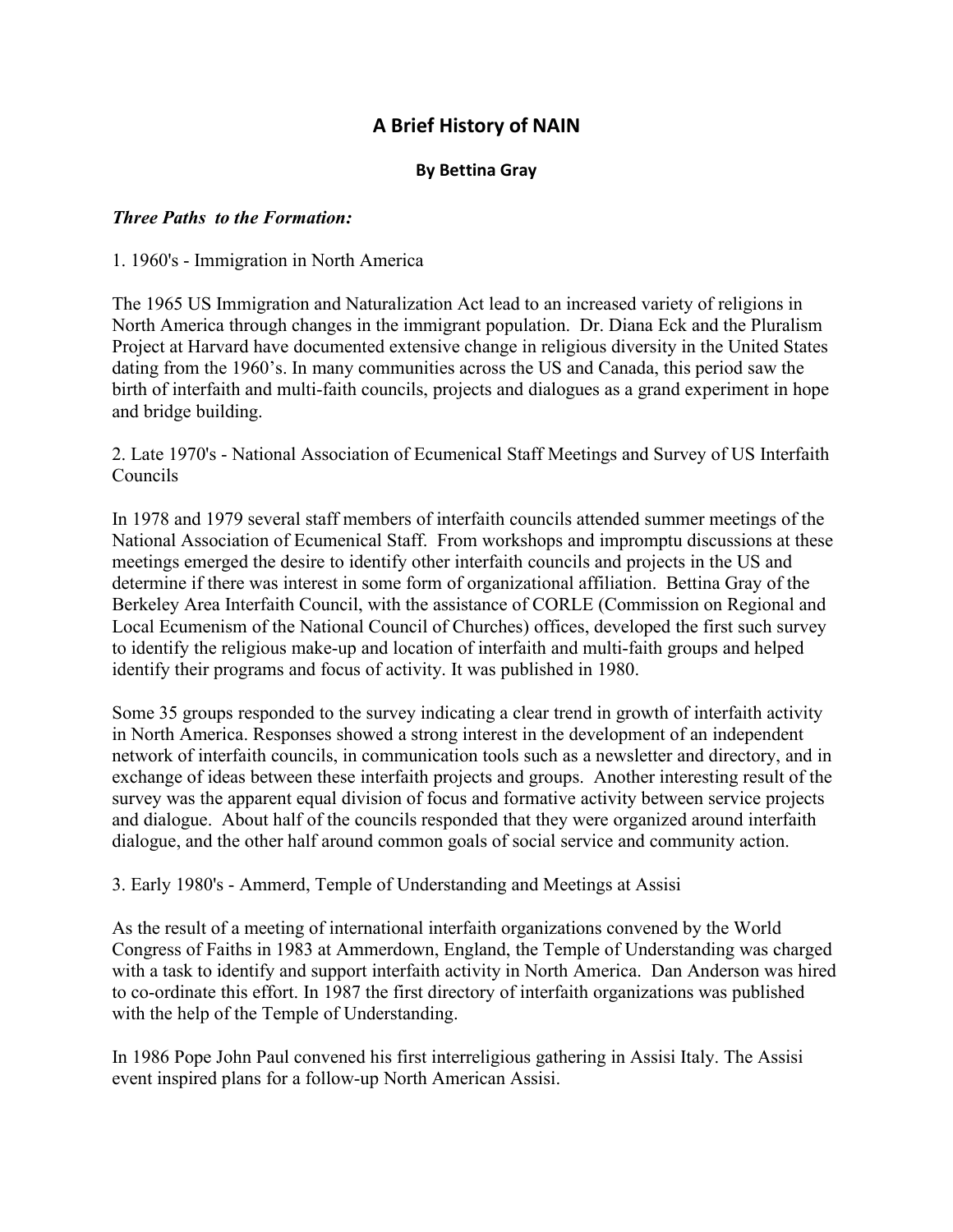#### **Work begins to develop a network.**

Temple of Understanding hosted meetings during 1985 through 1987 to discuss the formation of a network of interfaith councils in North America. The staff of several the existing interfaith councils from many parts of the US attended these early meetings. Charles White and Mohammad Mehdi were designated interim co-chairs by the group. Other interim executive committee members were Bettina Gray, Peter Laurence, Margaret Orr Thomas, and Jay Rock. The participants worked very carefully over several meetings to devise a structure that would support the development of a network that would strengthen the various interfaith councils but not necessarily create a large formal institution. Participants attended at their own expense traveling from cities in the US and in Canada. It was with a great deal of donated energy, insight and prayerful envisioning that NAIN was born. Great care was taken on the development of the constitution and organization of NAIN.

Participants at these early meetings included Dan Anderson (Temple of Understanding), John Berthrong (United Church of Canada), Charles White (Buffalo Area Metropolitan Ministry), Jim Bell and Sam Muyskens (Inter-Faith Ministries of Wichita), Clark Lobenstein (Interfaith Conference of Metropolitan Washington D. C.), Bettina Gray (Berkeley Area Interfaith Council), Jerome Gurland (Black-Jewish Dialogue), Aziz Khaki (Multifaith Action), Mohammad Mehdi (Council on Islamic Affairs), Elizabeth Espersen (Thanks-Giving Square), Jay Rock (National Council of Churches), Elias Mallon (Graymoor Ecumenical Institute), Shanti (Jain Mission), Richelle Wiseman (Vision Television of Canada), Peter Laurence (Wainwright House), Rajwant Singh (Guru Gobind Singh Foundation).

Several of those planning a North American Assisi were also on the planning group for the new network. The two merged in the birth of NAIN and the first NAIN conference: A North American Assisi, hosted by one of the oldest interfaith councils in the US, Interfaith Ministries of Wichita, Kansas, in 1988. New York Times, November 2, 1988 reported the event: *"In robes of white and black, saf ron and green they came. In suitsand ties, in shirtsleeves and jeans, with prayers chanted, hummed and spoken, from distant states and foreign lands, they gathered here* in this city of 288,900 people on the Great Plains... They represented 12 of the world's major *religions – the faiths, they said, oftwo billion people, seeking worldwide understanding with underlying themes of peace, justice and environmental preservation."*

Work continued with an interim executive committee and a constitution for NAIN was approved July 3, 1990 at the second conference in Seattle Washington. NAIN was incorporated as a 501 (c)(3) non-profit organization in the State of New York.

Board of Directors document dating October 12, 1991 lists Co-Chairs: Mr. Aziz Khaki and Charles White; Co-Vice Chairs: Bettina Gray and Elias Mallon; Secretary: Peter Laurence; Treasurer: Margaret Orr Thomas. Others listed: B. K. Agnihotri, Dan Anderson, John Berthrong, Robert Greenwood, Anson Laytner, Rita LeBlanc, Clark Lobenstine, Jamsheed Mavalwala, Francis Mazur, Pasha Mohajerjasbi, Paul Newman, Swami Shantananda, Rajwant Singha, Suwanda Sugunarsiri, Richelle Wiseman and Bobby Woods. [From Canada: Aziz Khaki, Rita LeBlanc, Jamsheed Mavalwala, Suwanda Sugunasiri, Bobby Woods, Richelle Wiseman]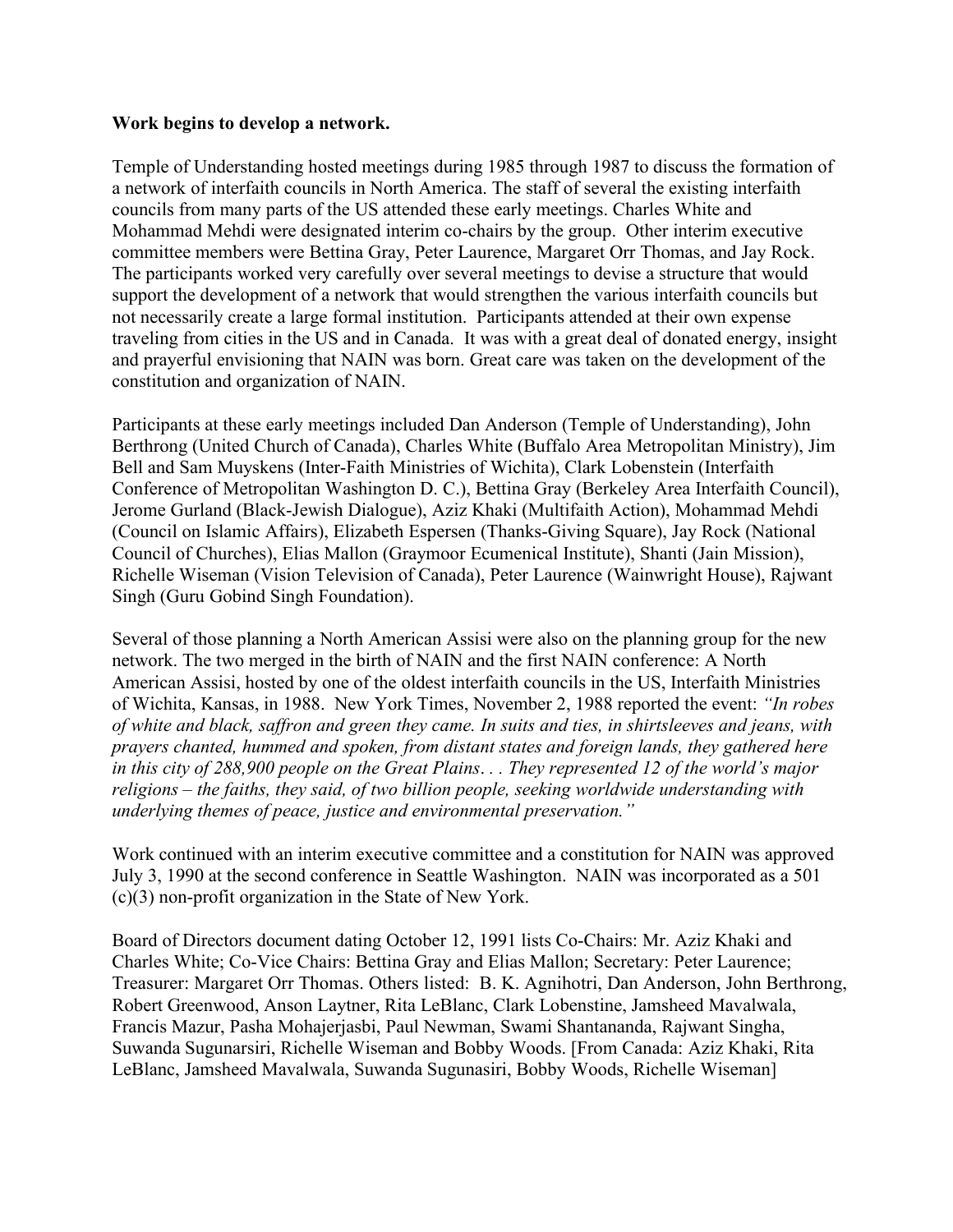### *NAIN in the Early Years*

Directory, Conferences, Newsletter and NAINOnline

The main focus of NAIN's work has been to support the growth of interfaith understanding by supporting the work of member organizations. NAIN chooses the term "network" to describe its work rather than institution, organization or association.

In 1987, before formal bylaws were yet even approved, NAIN published the first comprehensive directory of interfaith organizations in North America. In the days before desktop publishing and the Internet this was a laborious process to complete and a momentous step forward in identifying a new and growing community. These were time-consuming and tedious tasks. By contrast, with the advent of the Internet, NAIN is able to provide an internet based directory which can be updated almost instantaneously. We established our presence on the internet with [www.nain.org,](http://www.nain.org/) begun in the mid 1990's and in 2000 launched NAINOnline, a private subscription-based interactive community for NAIN member organizations.

From the start NAIN undertook to prepare and distribute a newsletter, NAINews. Four individuals have served as managing editor of NAINews: Robert Greenwood was first person to serve in this post, followed by Chuck White, Joel Beversluis, and Judy Trautman who is the current managing editor. Since 2006 NAINews is now being distributed electronically.

NAIN has sponsored conferences, now familiarlycalled "Connects", held every two years from 1988 to 1996 and then annually every year after.

Past Conferences and Hosts

|                                                            | 1988: -Wichita, KS                 | Inter-faith Ministries of Wichita                                |  |
|------------------------------------------------------------|------------------------------------|------------------------------------------------------------------|--|
|                                                            | $1990$ – Seattle, WA               | Interfaith Council of Washington                                 |  |
| 1991 – North Atlantic Region Interfaith Forum, Buffalo, NY |                                    |                                                                  |  |
|                                                            | 1992 – Berkeley, CA                | Pacific Interfaith Net. and Berkeley Area Interfaith Council     |  |
| 1993 – Parliament of World Religions in Chicago            |                                    |                                                                  |  |
|                                                            | $1994 - Orangeville, ON$           | United Church of Canada & Buddhist Center                        |  |
|                                                            | $1996 - Dallas, TX$                | Thanks-Giving Square                                             |  |
|                                                            | 1997 – Columbia, SC                | Partners in Dialogue                                             |  |
|                                                            | 1998 – Edmonton AB                 | <b>Edmonton Interfaith Center</b>                                |  |
|                                                            | 1999 – Chautauqua, NY              | NAIN Board & Chautaqua Institution                               |  |
|                                                            | $2000$ – Fullerton, CA             | Alliance for Spiritual Community                                 |  |
|                                                            | 2001 – Beausejour, MB              | NAIN Board & Jessie Saulteaux Resource Centre                    |  |
|                                                            | $2002 - \text{Wichita}, \text{KS}$ | Inter-faith Ministries of Wichita                                |  |
|                                                            | $2003$ – Columbus, OH              | Interfaith Association of Central Ohio                           |  |
|                                                            | $2004 - New York, NY$              | Impact Coalition, NAIN-NAES co-conference                        |  |
|                                                            | $2005 -$ Las Vegas, NV             | Southern Nevada Interfaith Council – NAIN-URI co-conference      |  |
|                                                            | 2006 – Vancouver, BC               | Multifaith Action Society of BC                                  |  |
|                                                            | 2007 – Richmond, VA                | Int. Council Greater Richmond and InterFaith Conf. of Met. Wash. |  |
|                                                            |                                    | 2008 – San Francisco, CA Interfaith Center at the Presidio       |  |